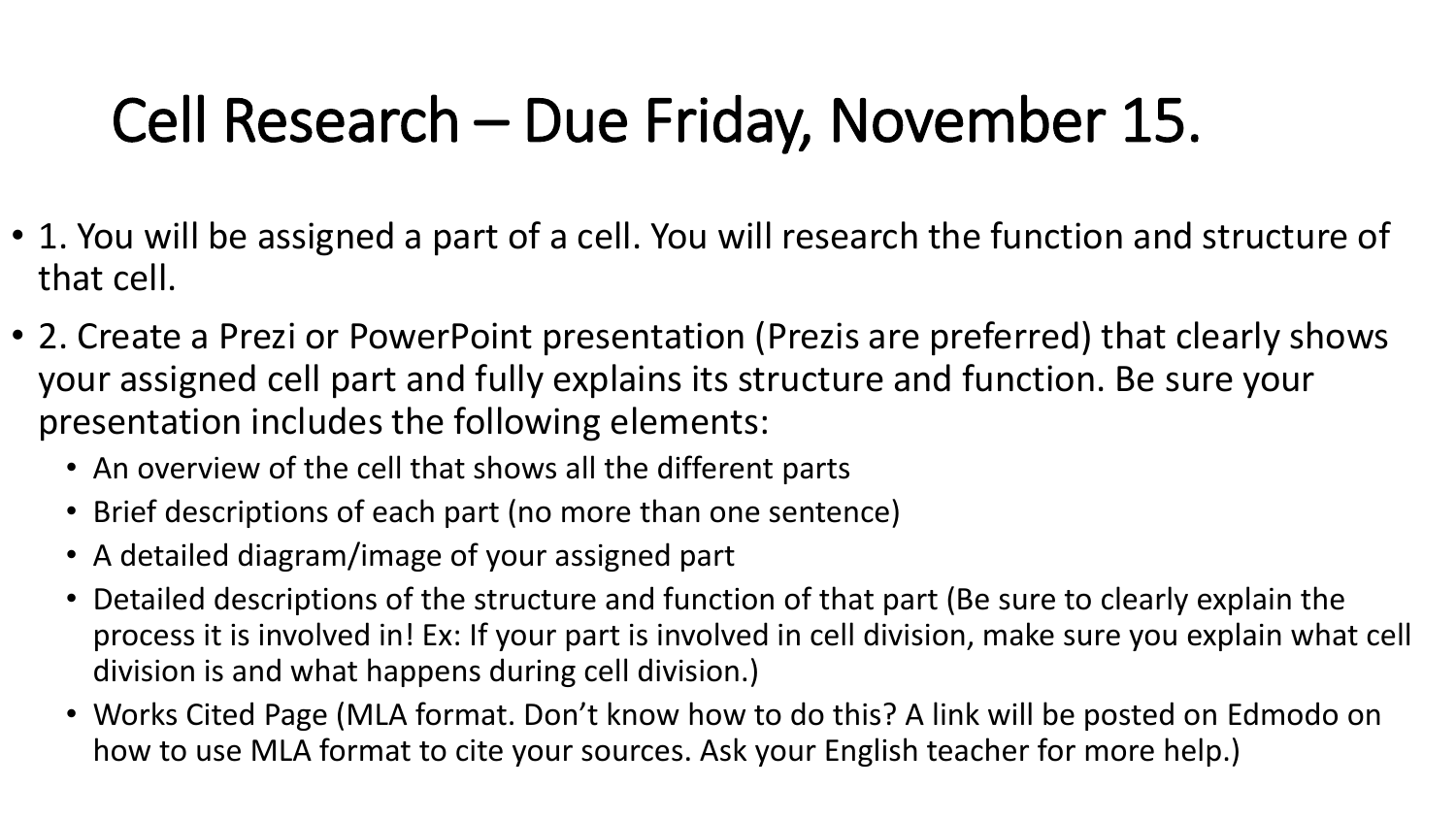### Cell Parts Assignments

| <b>Student(s)</b> | <b>Cell Part</b>             |
|-------------------|------------------------------|
| David, Tamia      | <b>Nucleus and DNA</b>       |
| Zhamiek, Ellis    | Rough endoplasmic reticulum  |
| Mackenzy, Harmeet | Smooth endoplasmic reticulum |
| Sasha, Cintia     | Mitochondria                 |
| Aj-zhay           | Lysosomes                    |
| Jermaine, Bianca  | Golgi Apparatus              |
| Kevin             | <b>Microtubules</b>          |
| Kattyen, Brian    | Cytoplasm                    |
| Si'raaj           | Chromatin                    |
| Taichiro, Ismael  | Peroxisomes                  |
| Andrew            | Cilia                        |
| Blanca, Hazari    | <b>Microfilaments</b>        |
| <b>Marillin</b>   | <b>Nucleolus</b>             |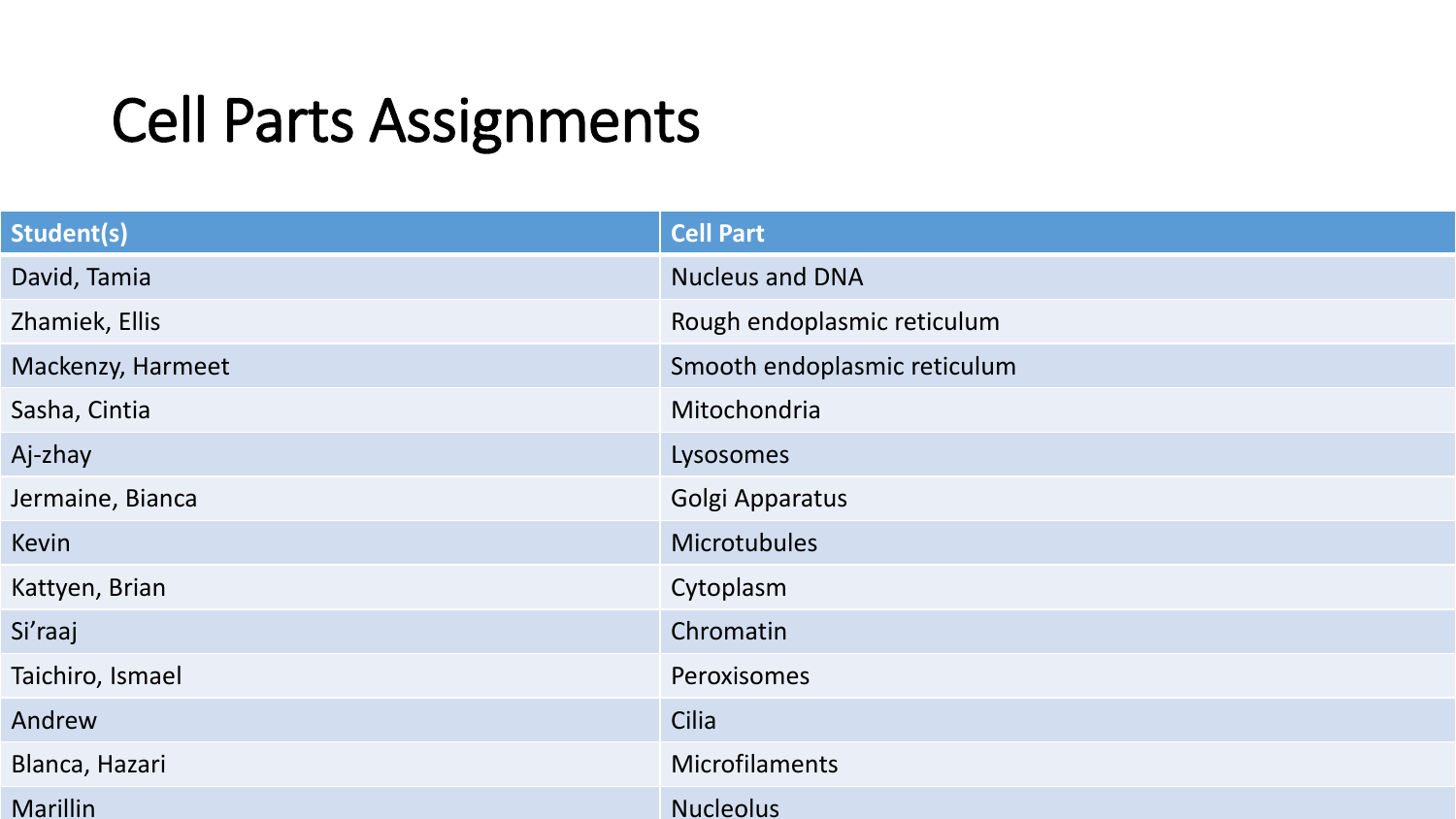## Cell Parts Assignments

| <b>Student(s)</b> | <b>Cell Part</b>             |
|-------------------|------------------------------|
| Pathani           | <b>Nucleus and DNA</b>       |
| Dieunel, Julian   | Rough endoplasmic reticulum  |
| Sabrina, Yamilez  | Smooth endoplasmic reticulum |
| Edgard, Anton     | Mitochondria                 |
| Melissa, Taylor   | Lysosomes                    |
| Juan              | Golgi Apparatus              |
| Samyah            | <b>Microtubules</b>          |
| Devin             | Cytoplasm                    |
| Zuleyma           | Chromatin                    |
| Michelle          | <b>Peroxisomes</b>           |
| Laquita           | Cilia                        |
| Monica            | <b>Microfilaments</b>        |
| Daniel S.         | <b>Nucleolus</b>             |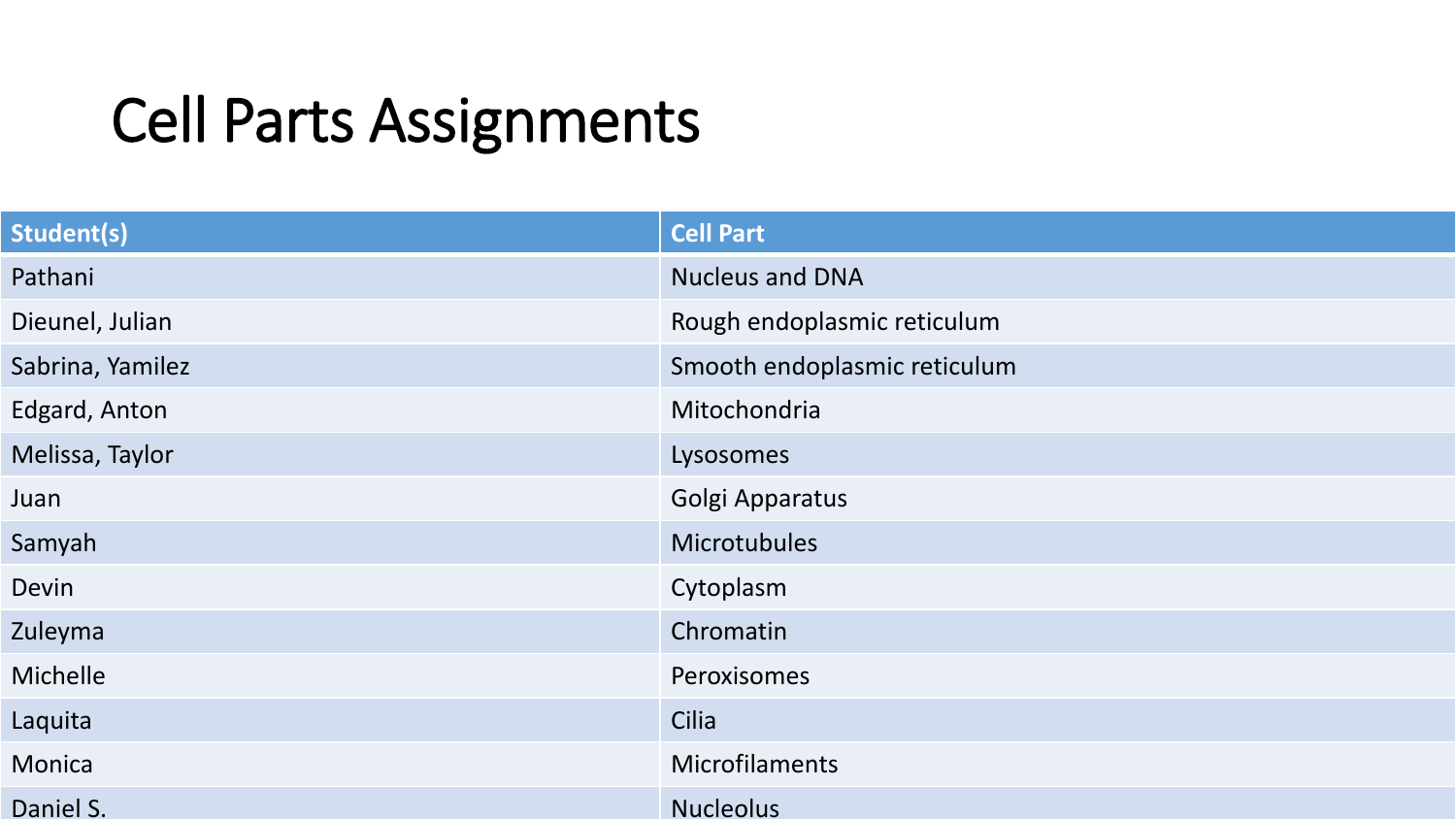#### Can you change partners/topics?